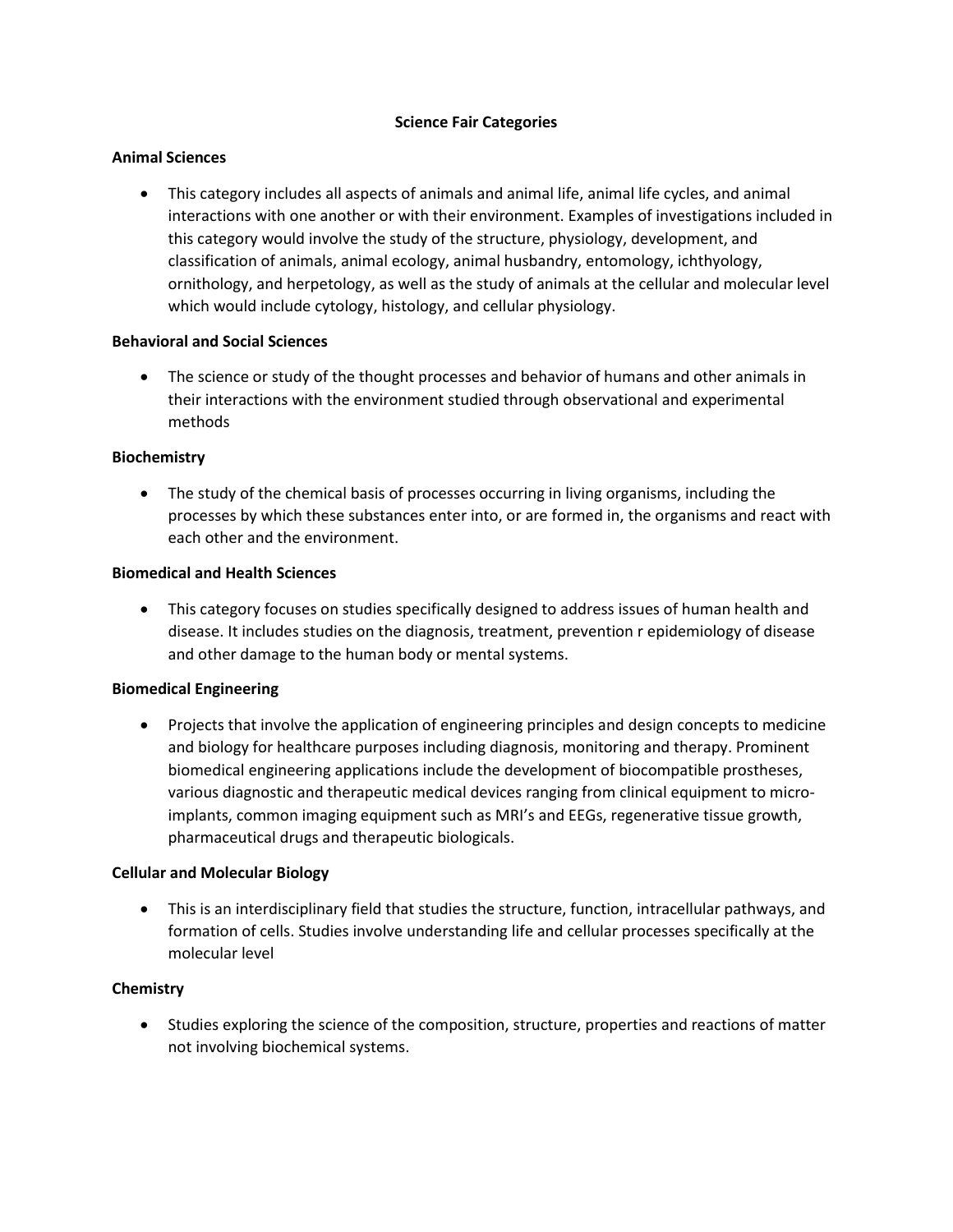### **Computational Biology and Bioinformatics**

 Studies that primarily focus on the discipline and techniques of computer science and mathematics as they relate to biological systems. This includes the development and application of data-analytical and theoretical methods, mathematical modeling and computational simulation techniques to the study of biological, behavior, and social systems.

### **Earth and Environmental Sciences**

 Studies of the environment and its effect on organisms/systems, including investigations of biological processes such as growth and life span, as well as studies of Earth systems and their evolution

## **Embedded Systems**

 Studies involving electrical systems in which information is conveyed via signals and waveforms for purposes of enhancing communications, control and/or sensing.

## **Energy: Chemical**

• Studies involving biological and chemical processes of renewable energy sources, clean transport, and alternative fuels.

### **Energy: Physical**

Studies of renewable energy structures/processes including energy production and efficiency.

### **Engineering Mechanics**

 Studies that focus on the science and engineering that involve movement or structure. The movement can be by the apparatus or the movement can affect the apparatus.

### **Environmental Engineering**

 Studies that engineer or develop processes and infrastructure to solve environmental problems in the supply of water, the disposal of waste, or the control of pollution.

### **Materials Sciences**

• The study of the integration of various materials forms in systems, devices, and components that rely on their unique and specific properties. It involves their synthesis and processing in the form of nanoparticles, nanofibers, and nanolayered structures, to coatings and laminates, to bulk monolithic, single-/poly-crystalline, glassy, soft/hard solid, composite, and cellular structures. It also involves measurements of various properties and characterization of the structure across length scales, in addition to multiscale modeling and computations for processstructure and structure property correlations.

# **Mathematics**

 The study of the measurement, properties, and relationships of quantities and sets, using numbers and symbols. The deductive study of numbers, geometry, and various abstract constructs, or structures